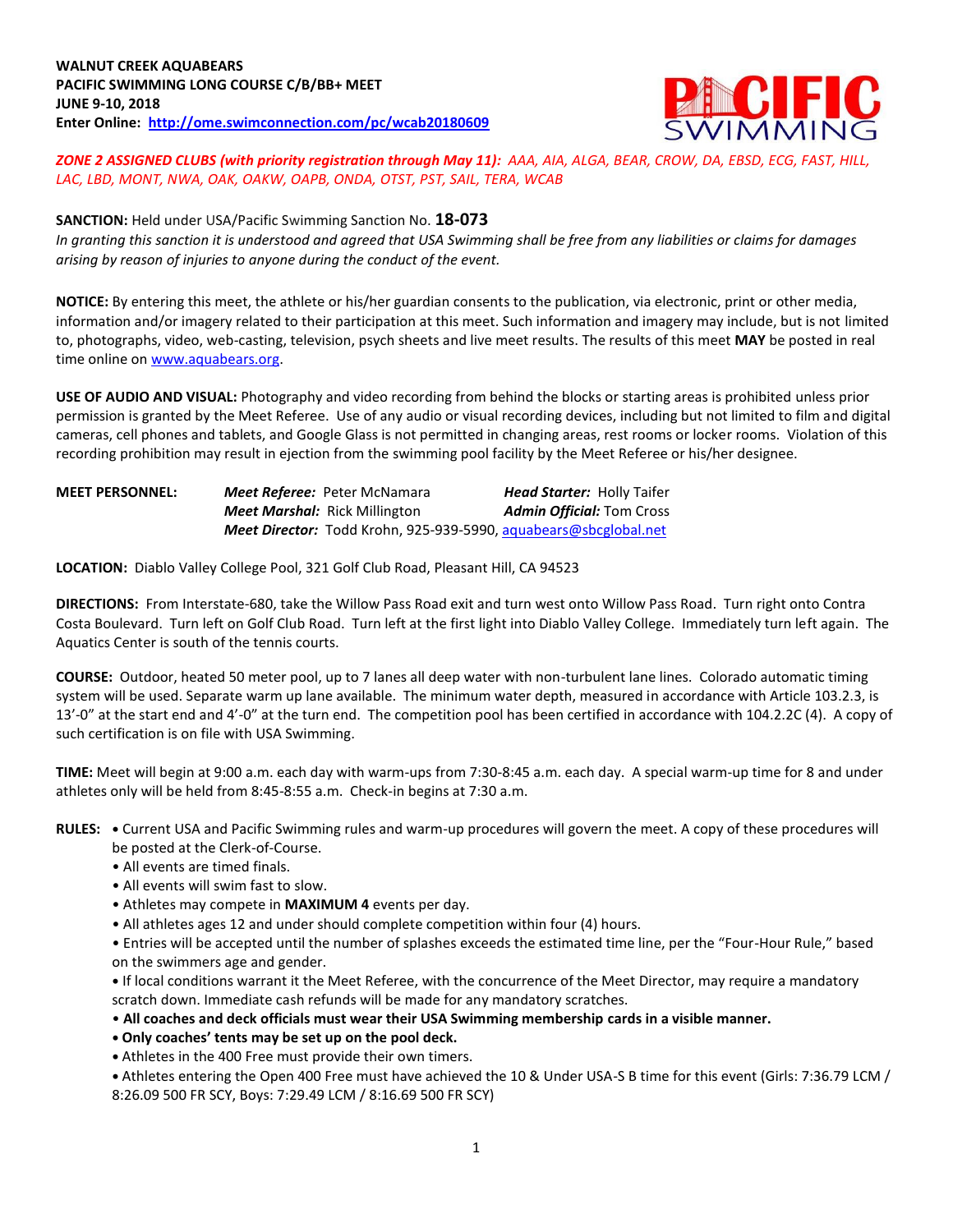**UNACCOMPANIED ATHLETES:** Any USA-S athlete-member competing at the meet must be accompanied by a USA Swimming member-coach for the purposes of athlete supervision during warm-up, competition and warm-down. If a coach-member of the athlete's USA-S Club does not attend the meet to serve in said supervisory capacity, it is the responsibility of the athlete or the athlete's legal guardian to arrange for supervision by a USA-S member-coach. The Meet Director or Meet Referee may assist the athlete in making arrangements for such supervision; however, it is recommended that such arrangements be made in advance of the meet by the athlete's USA-S Club Member-Coach.

**RACING STARTS:** Athletes must be certified by a USA-S member-coach as being proficient in performing a racing start, or must start the race in the water. It is the responsibility of the athlete or the athlete's legal guardian to ensure compliance with this requirement.

**RESTRICTIONS:** • Smoking and the use of other tobacco products is prohibited on the pool deck, in the locker rooms, in spectator seating, on standing areas and in all areas used by athletes, during the meet and during warm-up periods.

- Sale and use of alcoholic beverages is prohibited in all areas of the meet venue.
- No glass containers are allowed in the meet venue.
- No propane heater is permitted except for snack bar/meet operations.
- All shelters must be properly secured.
- Changing into or out of swimsuits other than in locker rooms or other designated areas is prohibited.

• Destructive devices, to include but not limited to, explosive devices and equipment, firearms (open or concealed), blades, knives, mace, stun guns and blunt objects are strictly prohibited in the swimming facility and its surrounding areas. If observed, the Meet Referee or his/her designee may ask that these devices be stored safely away from the public or removed from the facility. Noncompliance may result in the reporting to law enforcement authorities and ejection from the facility. Law enforcement officers (LEO) are exempt per applicable laws.

• Operation of a drone, or any other flying apparatus, is prohibited over the venue (pools, athlete/coach areas, spectator areas and open ceiling locker rooms) any time athletes, coaches, officials and/or spectators are present.

• No dogs or other animals on the pool deck.

**ELIGIBILITY:** • Athletes must be current members of USA-S and enter their name and registration number on the meet entry card as they are shown on their Registration Card. If this is not done, it may be difficult to match the athlete with the registration and times database. The meet host will check all athlete registrations against the SWIMS database and if not found to be registered, the Meet Director shall accept the registration at the meet (a \$10 surcharge will be added to the regular registration fee). Duplicate registrations will be refunded by mail.

• Athletes in the "BB+" Division must have met at least USA Swimming Motivational "BB" minimum time standard. Athletes in the "B" Division must have met at least the listed "B" minimum time standard. All entry times slower than the listed "B" time standard will be in the "C" Division. For 8&U athletes the applicable Pacific Swimming "PC-A" and "PC-B" standards will be used.

• Entries with **"NO TIME" will be REJECTED**.

• Entry times submitted for this meet may be checked against a computer database and may be changed in accordance with Pacific Swimming Entry Time Verification Procedures.

• Disabled athletes are welcome to attend this meet and should contact the Meet Director or Meet Referee regarding any special accommodations on entry times and seeding per Pacific Swimming policy.

• Athletes 19 years of age and over may compete in the meet for time only, no awards. Such athletes must have met standards for the 17-18 age group.

• The athlete's age will be the age of the athlete on the first day of the meet.

**ENTRY PRIORITY:** Meet entries will not be accepted any earlier than **May 5, 2018**. Entries from members of assigned "year-round" Zone 2 clubs, postmarked or entered online by 11:59 p.m. on **May 11, 2018** will be given first priority acceptance. Entries from members of all Zone 2 clubs (year-round and seasonal) postmarked or entered online between 12:00 am May 12, 2018 and 11:59 pm May 18, 2018 will be given second priority acceptance. All entries received after 12:00am May 19, 2018, from Zone 2, all other Pacific LSC Zones and other LSC's, either postmarked entered online or hand delivered by the entry deadline will be considered in the order that they were received.

**\*\*NOTE: Athlete who falsify their entry form by listing a club to which they are not legitimately associated with will be rejected from the meet. Further, entry fees will not be refunded and they may be referred to the Pacific Swimming Review Committee for disciplinary action.**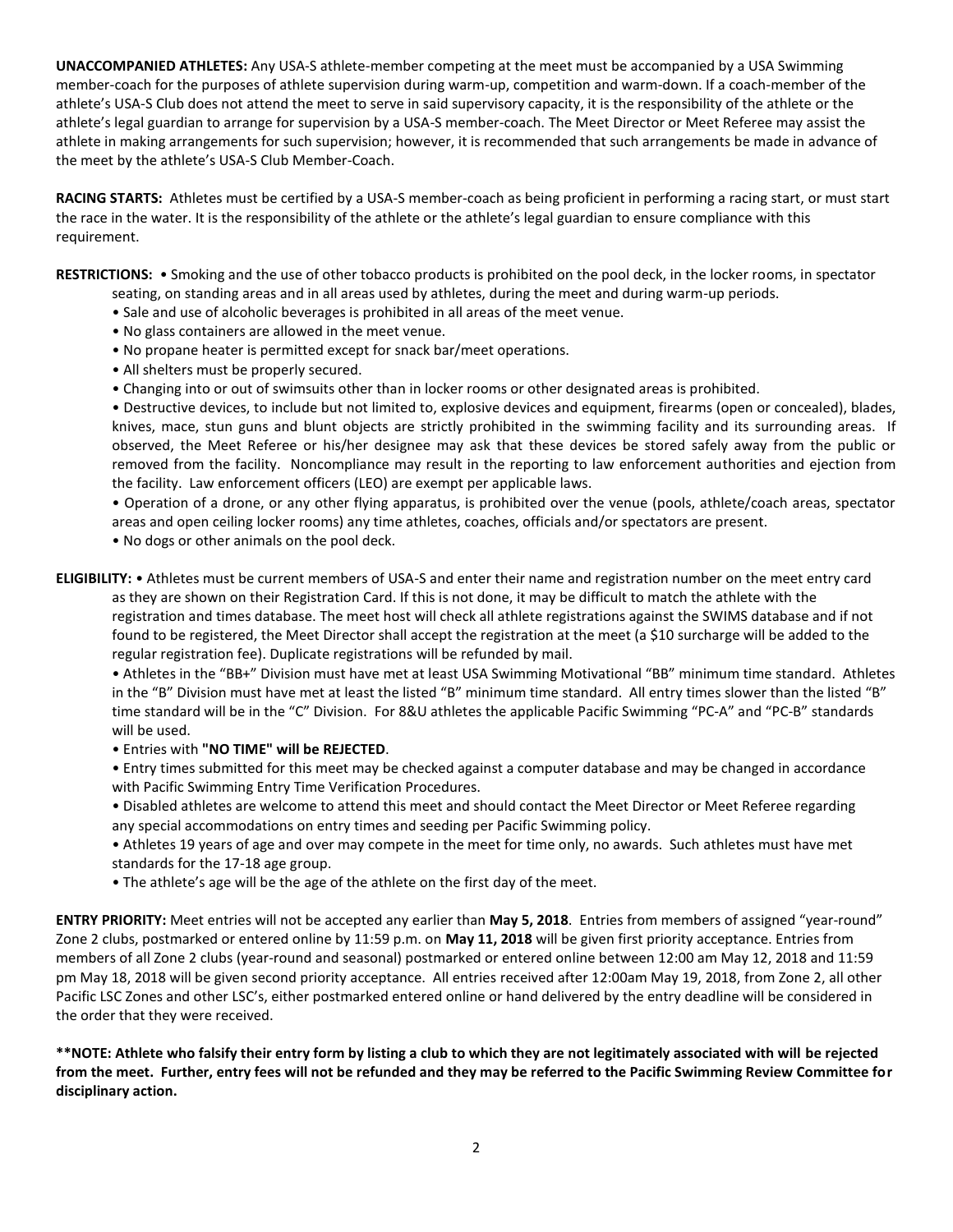**ENTRY FEES:** \$4.00 per event plus a \$10.00 participation fee per athlete. Entries will be rejected if payment is not sent at time of request. No refunds will be made, except mandatory scratch downs.

**ONLINE ENTRIES:** To enter online go to **<http://ome.swimconnection.com/pc/wcab20180609>** to receive an immediate entry confirmation. This method requires payment by credit card. Swim Connection, LLC charges a processing fee for this service, equal to \$1 per athlete plus 5% of the total Entry Fees. Please note that the processing fee is a separate fee from the Entry Fees. If you do not wish to pay the processing fee, enter the meet using a mail entry. **Entering online is a convenience, is completely voluntary, and is in no way required or expected of an athlete by Pacific Swimming.** Online entries will be accepted through **Wednesday, May 30, 2018,** or until meet has reached capacity, whichever comes first.

**MAILED OR HAND DELIVERED ENTRIES**: Entries must be on the attached consolidated entry form. Forms must be filled out completely and printed clearly with athlete's best time. Entries must be postmarked by midnight, **Monday, May 28, 2018** or hand delivered by 6:30 PM, Wednesday, **May 30, 2018** or until meet has reached capacity, whichever comes first. No late entries will be accepted. Requests for confirmation of receipt of entries should include a self-addressed, stamped envelope. **Make check payable to**: **Walnut Creek Aquabears**.

#### **Mail entries or hand-deliver entries to: WCAB Entries, 1374 Lupine Court, Concord, CA 94521**

**CHECK-IN:** The meet will be deck seeded. Athletes must check-in at the Clerk-of-Course. No event shall be closed more than 30 minutes before the scheduled start of the session. Close of check-in for all individual events shall be no more than 60 minutes before the estimated time of the start of the first heat of the event. Athletes who do not check in will not be seeded and will not be allowed to compete in that event.

**SCRATCHES:** Any athletes not reporting for or competing in an individual timed final event that they have checked in for shall not be penalized.

**AWARDS:** First through eighth places in each division (C, B & BB+) will be awarded for the 9-10, 11-12, and 13-14 age groups. First through eighth place in each division (PC-C, PC-B, and PC-A) will be awarded for the 8 & Under age group. All athletes achieving an A time for the first time will be awarded a standard A medal, regardless of place achieved in the event. No awards will be given for athletes 15 years of age and older. Note: Individual awards must be picked up at the meet. We will not mail or distribute awards after the meet.

## **ADMISSION:** Free.

**SNACK BAR & HOSPITALITY:** A snack bar will be available throughout the competition. Coaches and working deck officials will be provided breakfast. Hospitality will serve refreshments to timers and volunteers.

**MISCELLANEOUS:** No overnight parking is allowed. Facilities will not be provided after meet hours**. Neither Walnut Creek Aquabears, nor Diablo Valley College is responsible for items that are lost or stolen. All participa**ting clubs are expected to provide lane timers based upon the number of athletes registered to swim each day. Club timing lanes for Saturday and Sunday will be assigned and coaches will be notified of assignments during the week prior to the meet.

**MINIMUM OFFICIALS:** The Meet Referee shall conduct an inventory of Officials and shall compare the number of athletes entered against the number of Officials that worked representing each club per day of the meet. Those clubs who have not provided sufficient Officials in a day of the meet, in accordance with the table below, will be fined \$100 per missing Official per day.

| Club athlete entered in session | <b>Trained and carded officials REQUIRED</b> |  |  |  |  |
|---------------------------------|----------------------------------------------|--|--|--|--|
| $1 - 10$                        |                                              |  |  |  |  |
| $11 - 25$                       |                                              |  |  |  |  |
| 26-50                           |                                              |  |  |  |  |
| 51-75                           |                                              |  |  |  |  |
| 76-100                          |                                              |  |  |  |  |
| 100 or more                     |                                              |  |  |  |  |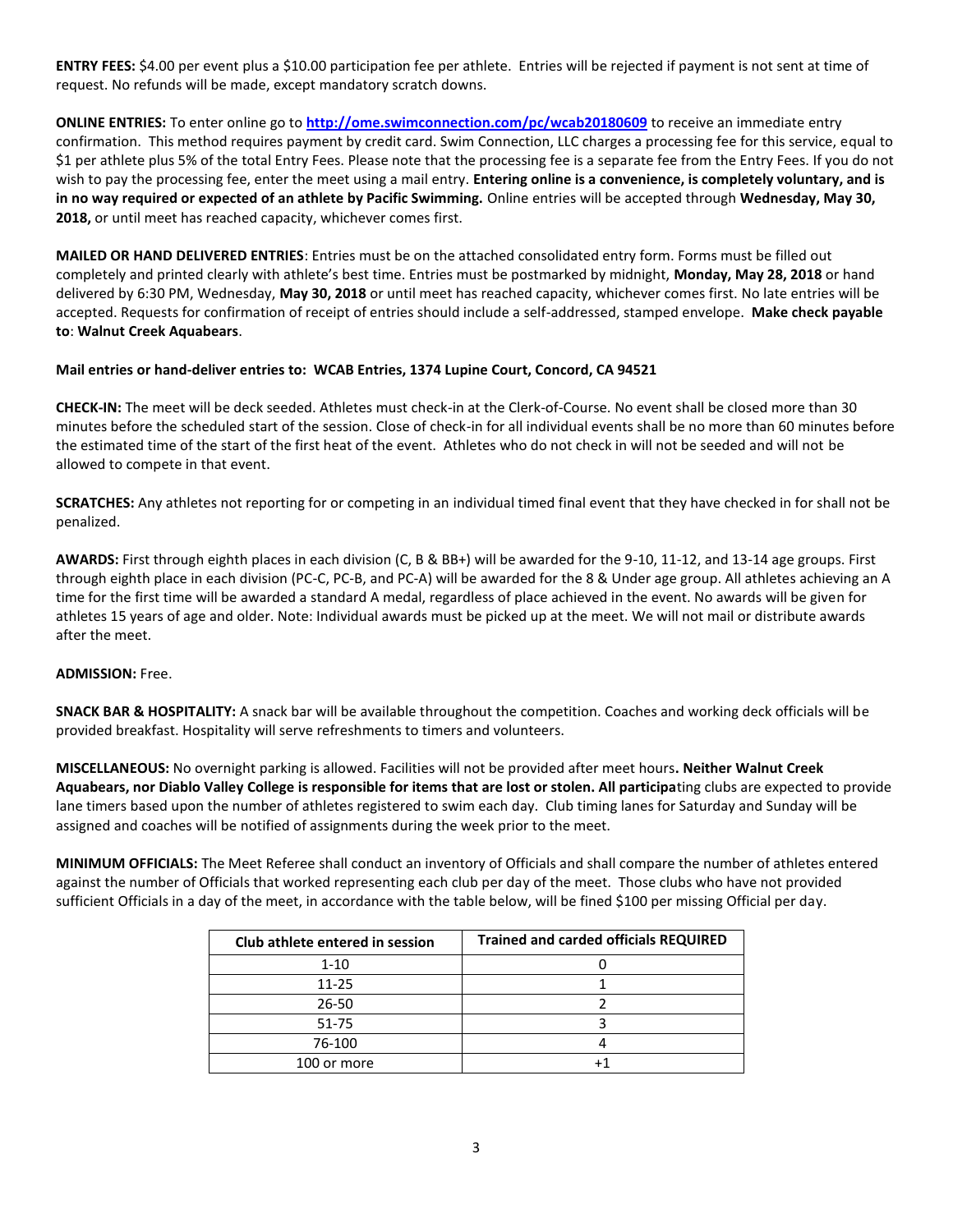#### **EVENT SUMMARY**

| <b>10 &amp; UN</b> | $11 - 12$          | <b>13 &amp; Over</b> | <b>10 &amp; UN</b> | $11 - 12$    | 13 & Over    |  |  |
|--------------------|--------------------|----------------------|--------------------|--------------|--------------|--|--|
| 200 FR             | 200 FR             | 200 FR               | 100 BK             | 200 BK       | 200 BK       |  |  |
| <b>50 BK</b>       | <b>50 BK</b>       | 100 BK               | 50 FL              | 50 FL        | 100 FL       |  |  |
| 100 FL             | 200 FL             | 200 FL               | 200 IM             | 200 IM       | 200 IM       |  |  |
| 50 BR              | 50 BR              | 100 BR               | 100 BR             | 100 BR       | 200 BR       |  |  |
| 100 FR             | 100 FR             | 100 FR               | <b>50 FR</b>       | <b>50 FR</b> | <b>50 FR</b> |  |  |
|                    | Girls Open 400 FR* |                      | Boys Open 400 FR*  |              |              |  |  |

\*Athletes entering the Open 400 Free must have achieved the 10 & Under USA-S B time for this event (Girls: 7:36.79 LCM / 8:26.09 500 FR SCY, Boys: 7:29.49 LCM / 8:16.69 500 FR SCY) and must provide their own timers.

|                | <b>SATURDAY, JUNE 9</b>       |                |               | <b>SUNDAY, JUNE 10</b> |               |
|----------------|-------------------------------|----------------|---------------|------------------------|---------------|
| <b>EVENT#</b>  | <b>EVENT</b><br><b>EVENT#</b> |                | <b>EVENT#</b> | <b>EVENT</b>           | <b>EVENT#</b> |
| $\mathbf{1}$   | 13 & Over 200 Free            | $\overline{2}$ | 41            | 13 & Over 200 Back     | 42            |
| 3              | 11-12 200 Free                | 4              | 43            | 11-12 200 Back         | 44            |
| 5              | 10 & Under 200 Free           | 6              | 45            | 10 & Under 100 Back    | 46            |
| $\overline{7}$ | 13 & Over 100 Back            | 8              | 47            | 13 & Over 100 Fly      | 48            |
| 9              | 11-12 50 Back                 | 10             | 49            | 11-12 50 Fly           | 50            |
| 11             | 10 & Under 50 Back            | 12             | 51            | 10 & Under 50 Fly      | 52            |
| 13             | 13 & Over 200 Fly             | 14             | 53            | 13 & Over 200 IM       | 54            |
| 15             | 11-12 200 Fly                 | 16             | 55            | 11-12 200 IM           | 56            |
| 17             | 10 & Under 100 Fly            | 18             | 57            | 10 & Under 200 IM      | 58            |
| 19             | 13 & Over 100 Breast          | 20             | 59            | 13 & Over 200 Breast   | 60            |
| 21             | 11-12 50 Breast               | 22             | 61            | 11-12 100 Breast       | 62            |
| 23             | 10 & Under 50 Breast          | 24             | 63            | 10 & Under 100 Breast  | 64            |
| 25             | 13 & Over 100 Free            | 26             | 65            | 13 & Over 50 Free      | 66            |
| 27             | 11-12 100 Free                | 28             | 67            | 11-12 50 Free          | 68            |
| 29             | 10 & Under 100 Free           | 30             | 69            | 10 & Under 50 Free     | 70            |
| 31             | Girls Open 400 Free           |                |               | Boys Open 400 Free     | 72            |

## **EVENTS**

| <b>SATURDAY, JUNE 9</b> |                      |               |  |
|-------------------------|----------------------|---------------|--|
| ENT#                    | <b>EVENT</b>         | <b>EVENT#</b> |  |
| $\mathbf{1}$            | 13 & Over 200 Free   | 2             |  |
| $\overline{3}$          | 11-12 200 Free       | 4             |  |
| 5                       | 10 & Under 200 Free  | 6             |  |
| $\overline{7}$          | 13 & Over 100 Back   | 8             |  |
| $\boldsymbol{9}$        | 11-12 50 Back        | 10            |  |
| 11                      | 10 & Under 50 Back   | 12            |  |
| 13                      | 13 & Over 200 Fly    | 14            |  |
| 15                      | 11-12 200 Fly        | 16            |  |
| 17                      | 10 & Under 100 Fly   | 18            |  |
| 19                      | 13 & Over 100 Breast | 20            |  |
| 21                      | 11-12 50 Breast      | 22            |  |
| 23                      | 10 & Under 50 Breast | 24            |  |
| 25                      | 13 & Over 100 Free   | 26            |  |
| 27                      | 11-12 100 Free       | 28            |  |
| 29                      | 10 & Under 100 Free  | 30            |  |
| 31                      | Girls Open 400 Free  |               |  |